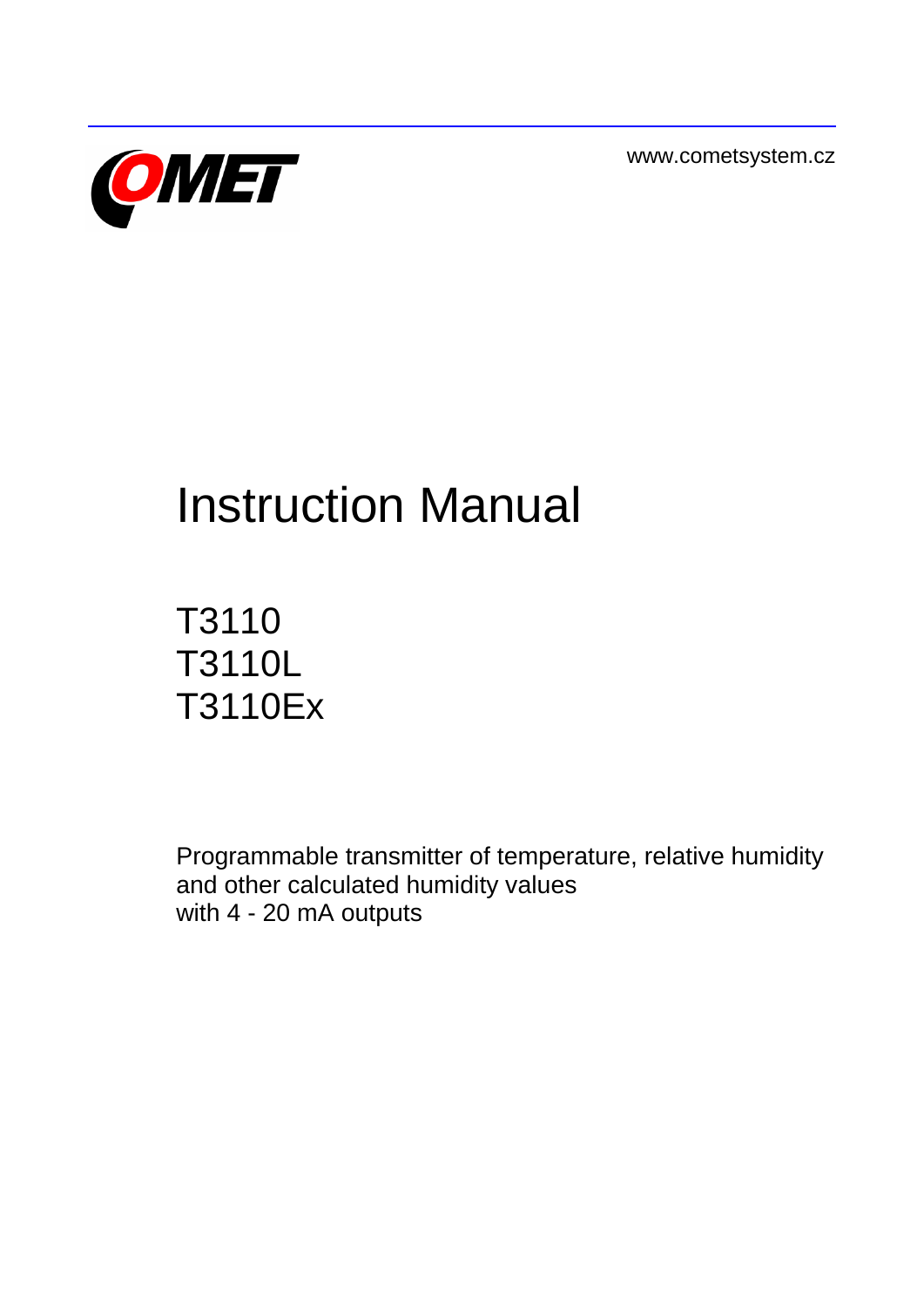© Copyright: COMET System, Ltd.

It is prohibited to copy and make any changes in this manual, without explicit agreement of company COMET System, Ltd. All rights reserved.

COMET System, Ltd. makes constant development and improvement of their products. Manufacturer reserves the right to make technical changes to the device without previous notice. Misprints reserved.

Manufacturer is not responsible for damages caused by using the device in conflict with this manual.

To damages caused by using the device in conflict with this manual can not be provide free repairs during the warranty period.

Read carefully instruction manual before the first device connection.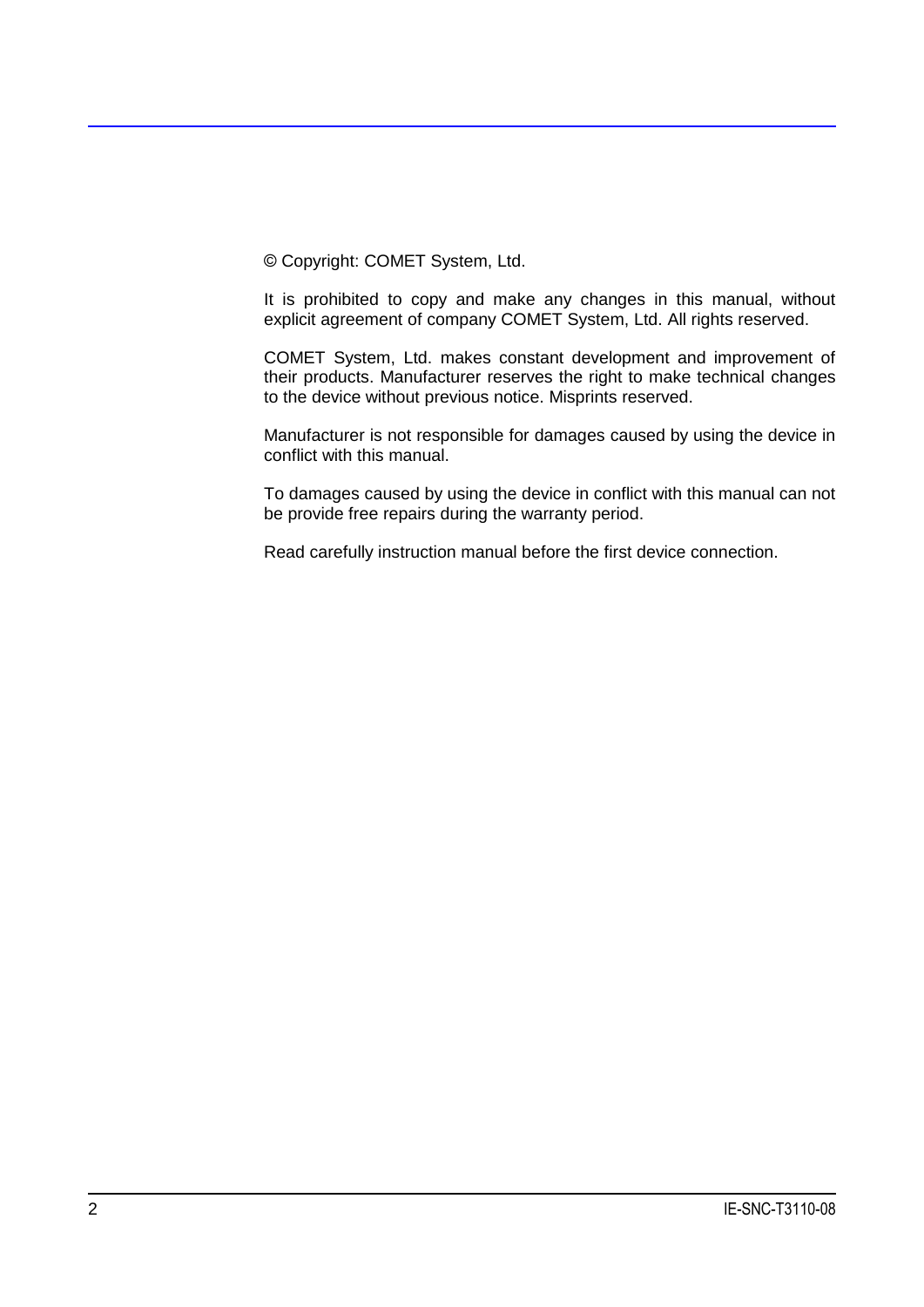## **Table of contents**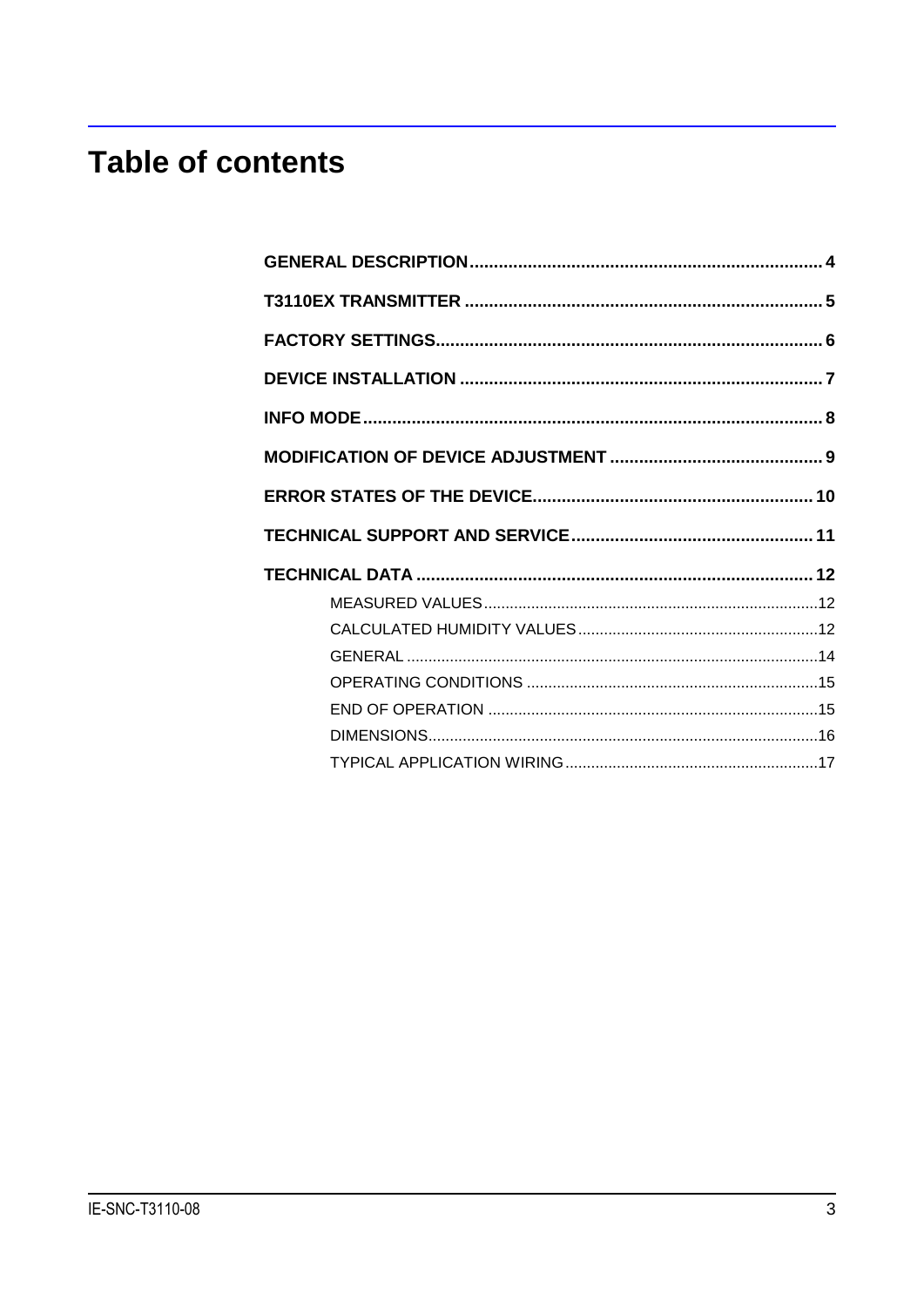### <span id="page-3-0"></span>**General description**

The transmitters T3110 are designed for measurement of ambient temperature and relative humidity of air without aggressive substances. Measured values are converted to other humidity interpretation: dew point temperature, absolute humidity, specific humidity, mixing ratio, specific enthalpy.

Measured and computed values are displayed on a two-line LCD display. The first line displays temperature (ºC / ºF). Value displayed on the second line is selectable among relative humidity and computed value. It is also possible to display both readings with cyclic overwriting (4 seconds interval) or to switch off the LCD display at all.

The transmitter communicates by means two galvanically separated current loop 4-20mA. Each loop has two-wire connection and each loop requires power from evaluation device. It is always necessary to connect loop I1 which is designed for supplying of measuring part of the device. Using the configuration software can be assigned to each current loop any measured or computed value.

All transmitter setting is performed by means of the PC connected via the optional SP003 communication cable (not included in delivery). Using TSensor software (see [www.cometsystem.cz\)](http://www.cometsystem.cz/) you can assign to each output any measured or computed value and to set its measuring range. It is also possible to assign both outputs to the same value (with the same range), if two evaluation devices are necessary to connect. The program supports make the adjustment of the device too. This procedure is described at file "*Calibration manual.pdf*" which is installed commonly with the software.

#### **Device versions:**

- **T3110** transmitter with cable gland for output cable connection
- **T3110L** device version with watertight male connector instead of a cable gland for easy connection/disconnection of the output cable (protection IP67)
- **T3110Ex** intrinsically safe transmitter for use in potentially explosive environments
- **T3110Z** this marking is intended for a non-standard versions of the transmitters. Description is not included in this manual.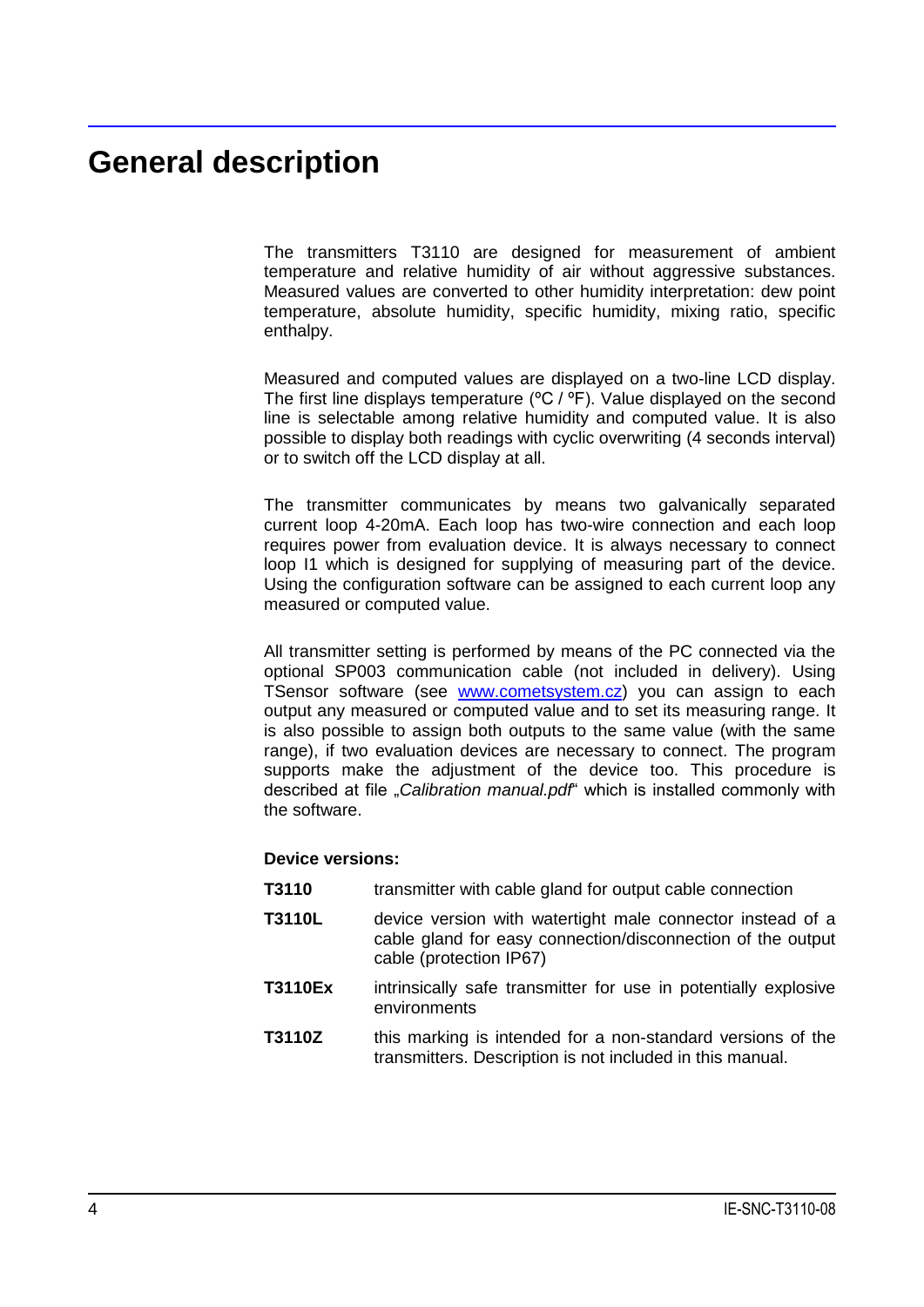### <span id="page-4-0"></span>**T3110Ex transmitter**

Transmitter T3110Ex is designed and certified for use in hazardous areas. In compliance with European Directive 94/9/EC (ATEX 100a) the T3110Ex transmitter conforms to European Standards EN 60079-0:2012 and EN 60079-11:2012.

Transmitter is suitable for use in potentially explosive atmospheres (Apparatus Groups llC) in applications requiring devices category 3G.

Type Examination Certificate number FTZÚ 13 ATEX 0189X is available at [www.cometsystem.cz.](http://www.cometsystem.cz/)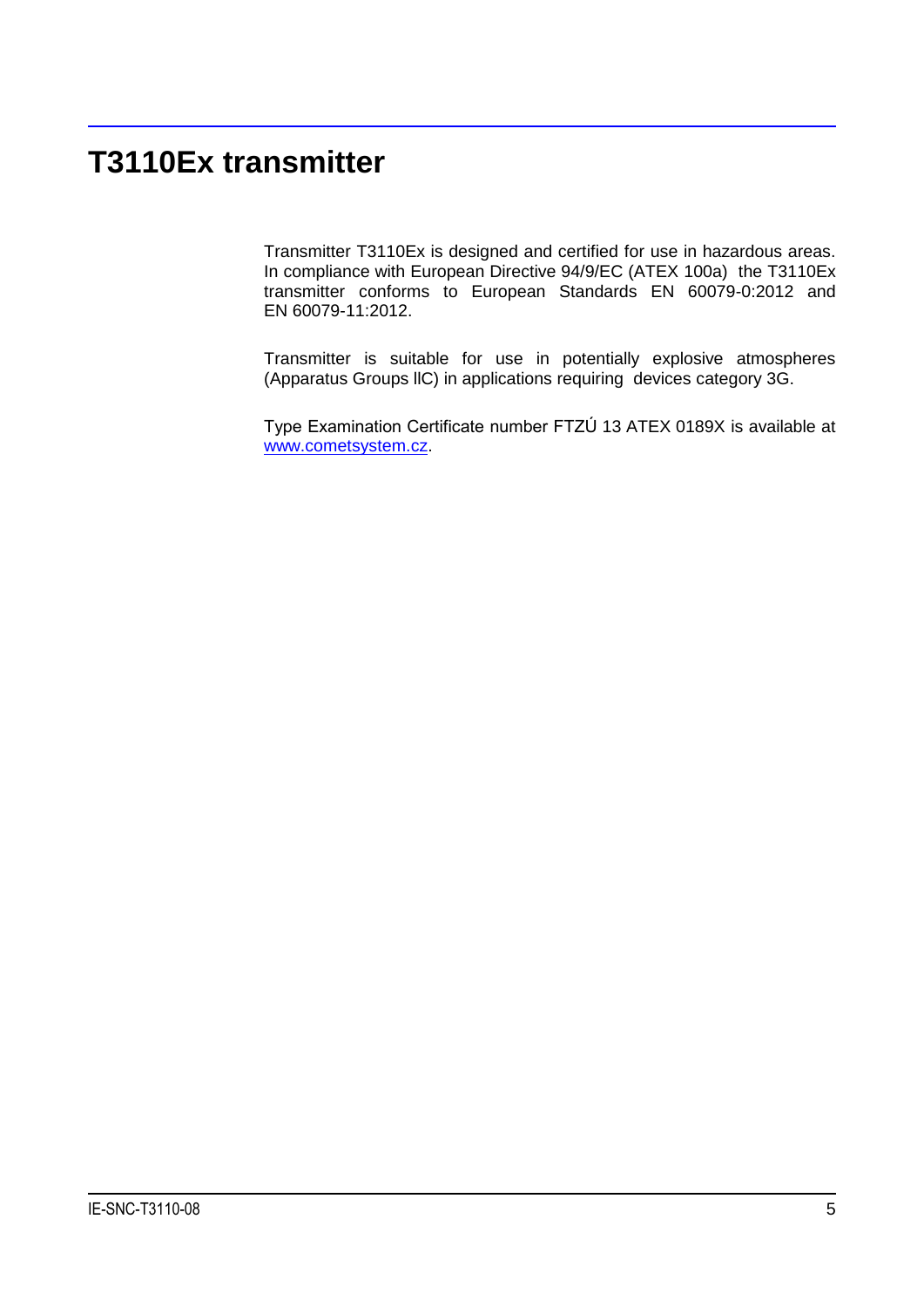# <span id="page-5-0"></span>**Factory settings**

If special setting was not required in the order device is set from the manufacturer to the following parameters:

| value at output I1:        | relative humidity<br>range 4-20 mA corresponds 0 to 100 %RH      |
|----------------------------|------------------------------------------------------------------|
| value at output I2:        | temperature<br>range 4-20 mA corresponds -30 to +80 $^{\circ}$ C |
| display:                   | switched ON                                                      |
| temperature unit:          | °C                                                               |
| value displayed at line 2: | relative humidity                                                |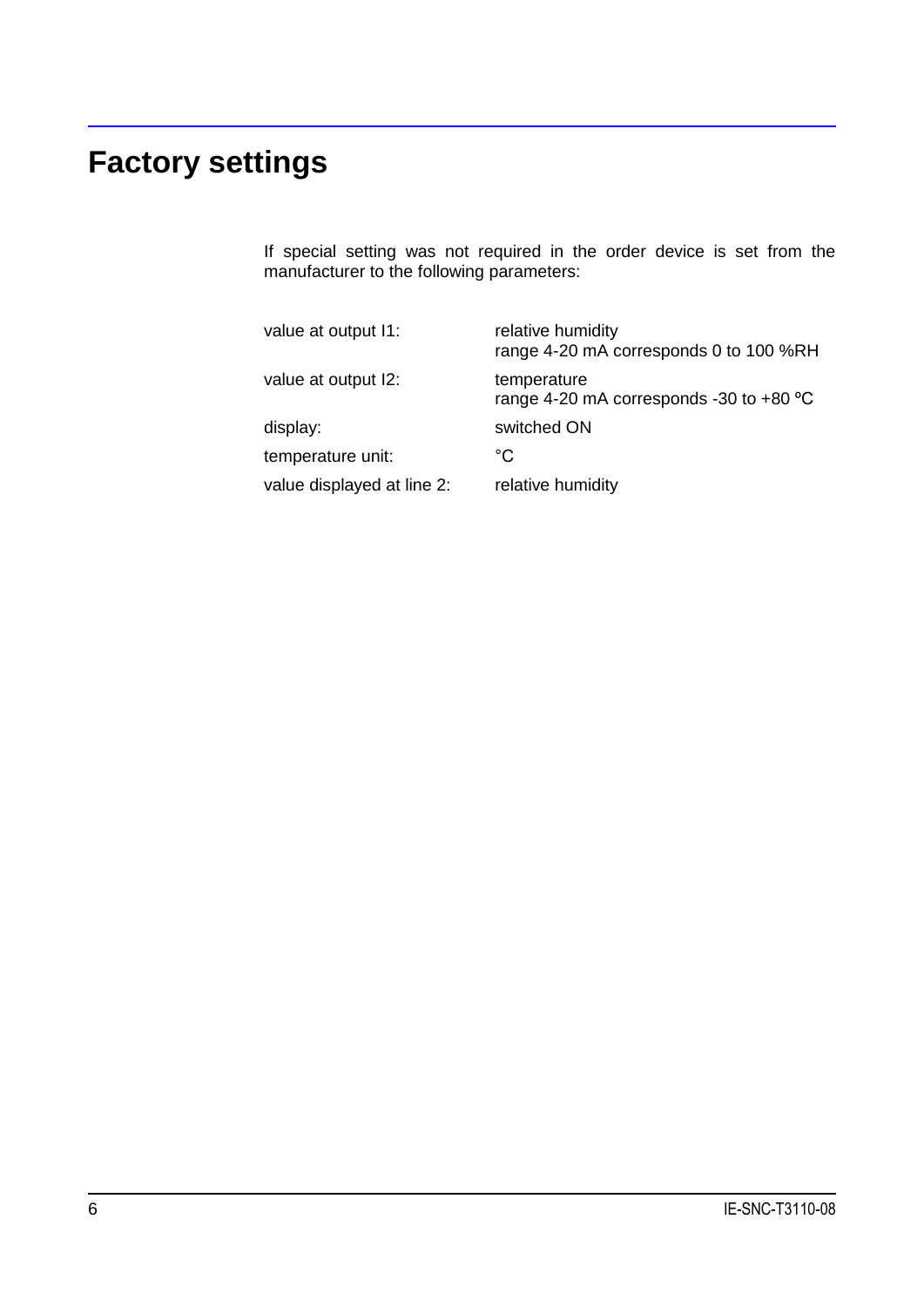### <span id="page-6-0"></span>**Device installation**

Devices are designed for wall mounting. There are two mounting holes at the sides of the case. Working position is with sensor cover downwards.

The connecting terminals are accessible after unscrewing the four screws in the corners of the case and removing the lid. Pass the connecting cable through released gland and connect the wires to terminals (see *"Typical application wiring"*). Tighten the gland and screw the lid (check the integrity of the seal). The female connector for connecting T3110L transmitter connect according to diagram at "*Typical application wiring*".

For device connection it is recommended to use a shielded cable with a maximum length of 1200m. External diameter of the cable for T3110 and T3110Ex connection is 4 to 8 mm. For T3311L connection use cable with respect to female connector parameters (do not connect shielding at connector side). When selecting the type of a cable for T3110Ex connection and when choosing a location for T3110Ex mounting it is necessary to observe the conditions for safe installation in potentially explosive environments. The cables should be located as far as possible from potential interference sources.

It is not recommended to use the device for long time under condensation conditions or water aerosol conditions. It could be the cause of water steam condensation inside the sensor's cover with a consequential increase of response time to humidity changes. It can cause sensor damage too.

Devices don´t require special operation and maintenance. It is recommend to keep clean sensor cover and periodically to verify the accuracy of measurement.

#### **Warning**

- Installation, commissioning and maintenance may only be carried out  $\bullet$ by personnel with qualification by applicable regulations and standards.
- Ambient temperature of the housing with electronics of T3110Ex  $\bullet$ transmitter is not allowed exceed 60 ºC.
- Don´t connect transmitter while power supply voltage is on.  $\bullet$
- Under certain extreme circumstances, the plastic enclosure of T3110Ex transmitter may store an ignition-capable level of electrostatic charge. The device shall not be installed in a location where the external conditions are conducive to the build-up of electrostatic charge. The equipment shall only be cleaned with a damp cloth.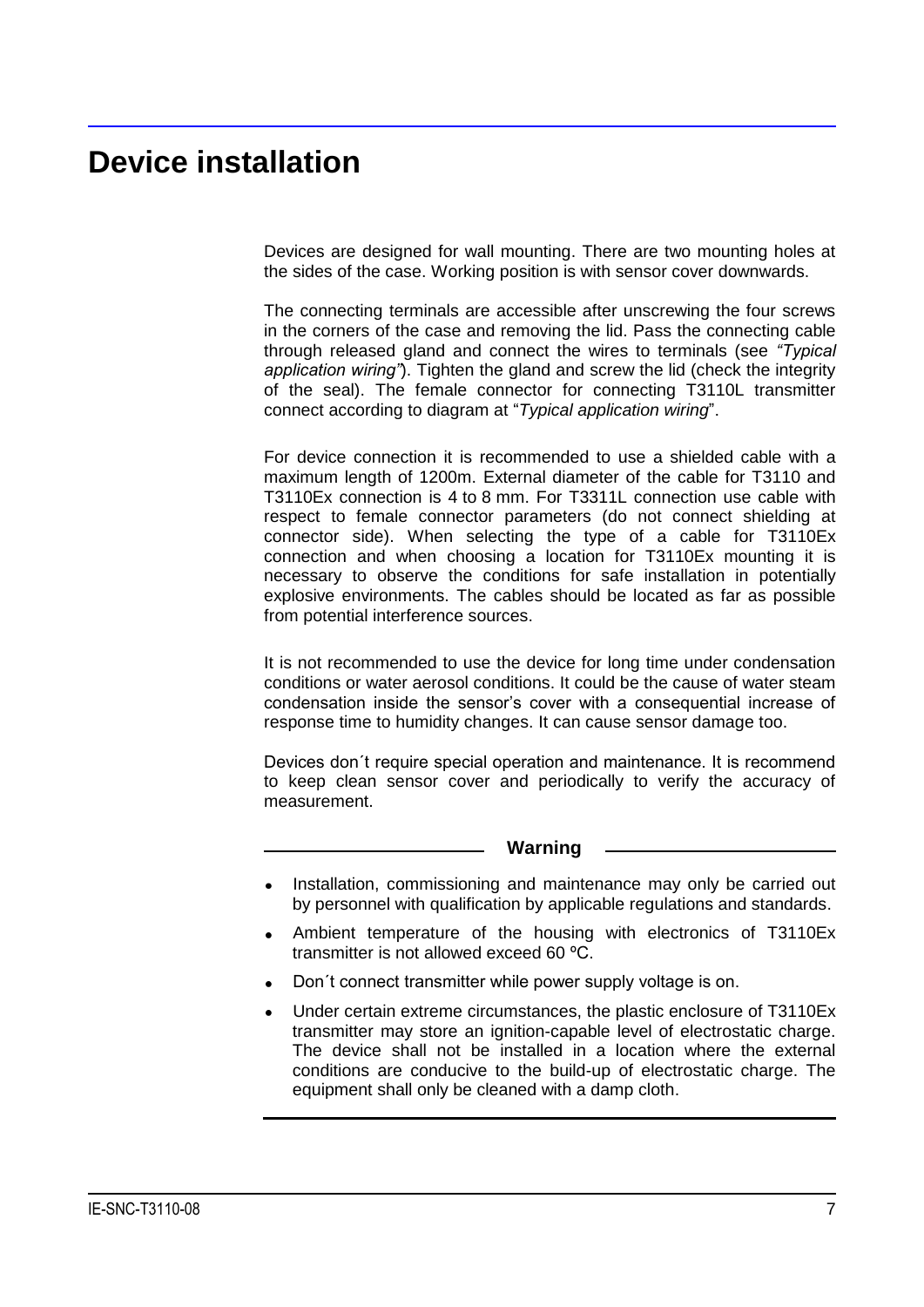### <span id="page-7-0"></span>**Info mode**

Several settings of installed transmitter are possible to verify without a use of the computer. It is necessary to connect at least power of current loop I1. Unscrew the transmitter lid and shortly press button between display and interconnection terminals by means of a tool (e.g. screwdriver).







The LCD display shows the type of value assigned to 1. output (here  $\sqrt{m}$ %RH" = relative humidity and  $,1$ " = loop I1). Upper line displays value of the current corresponding to measured value on the lower line (here 4 mA corresponds to 0 %RH).

Press button again to get value for upper point of the 1. output (here  $\sqrt{m}$ %RH" = relative humidity and 1" = loop 1). Upper line displays value of the current corresponding to measured value on the lower line (here 20 mA corresponds to 100 %RH).

After next press of the button LCD display shows the type of value assigned to 2. output (here  $C^* =$ temperature and  $2^{\circ}$ = loop I2). Upper line displays value of the current corresponding to measured value on the lower line (here 4 mA corresponds to  $-30$  °C).



Press button again to get value for upper point of the 2. output (here  $\sqrt[e]{c}$ " = temperature and  $\sqrt[e]{c}$ " = loop 2). Upper line displays value of the current corresponding to measured value on the lower line (here 20 mA corresponds to 80 ºC).

Press button again to end info mode and display actual measured values.

#### **Warning**

- During info mode no measurement and no output current generation proceed. The transmitter stays at info mode 15 s and then automatically goes back to measuring cycle.
- The verifying of settings of the T3110Ex transmitter is permitted only in non-hazardous area.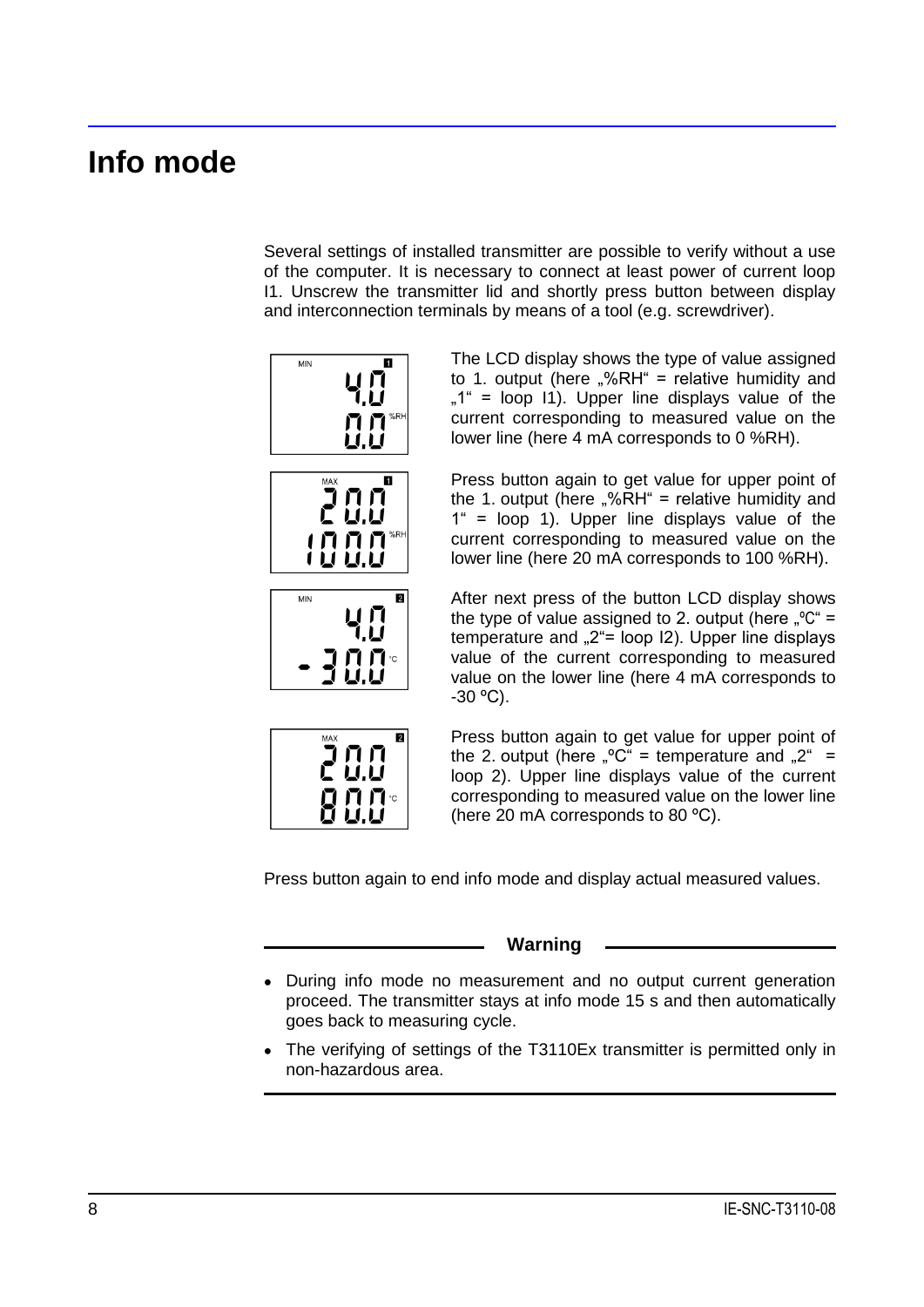### <span id="page-8-0"></span>**Modification of device adjustment**

Device adjustment is performed by means of the optional SP003 communication cable, connected to USB port of the PC. It is necessary to have installed configuration program Tsensor on the PC (program is free to download at [www.cometsystem.cz\)](http://www.cometsystem.cz/). During installation please take care about installation of driver for USB communication cable.

- unscrew four screws of the device lid and remove the lid. If device is  $\bullet$ already installed to measuring system, disconnect wires from terminals
- connect SP003 communication cable to the  $\bullet$ PC. Installed USB driver detect connected cable and create virtual COM port inside the PC
- run installed Tsensor program and continue  $\bullet$ in accordance with his instructions



when new setting is saved and finished,  $\bullet$ disconnect the cable from the device, connect wires into its terminals and place the lid back to the device

**Warning**

Modification of adjustment of the T3110Ex transmitter using a cable SP003 is permitted only in non-hazardous area.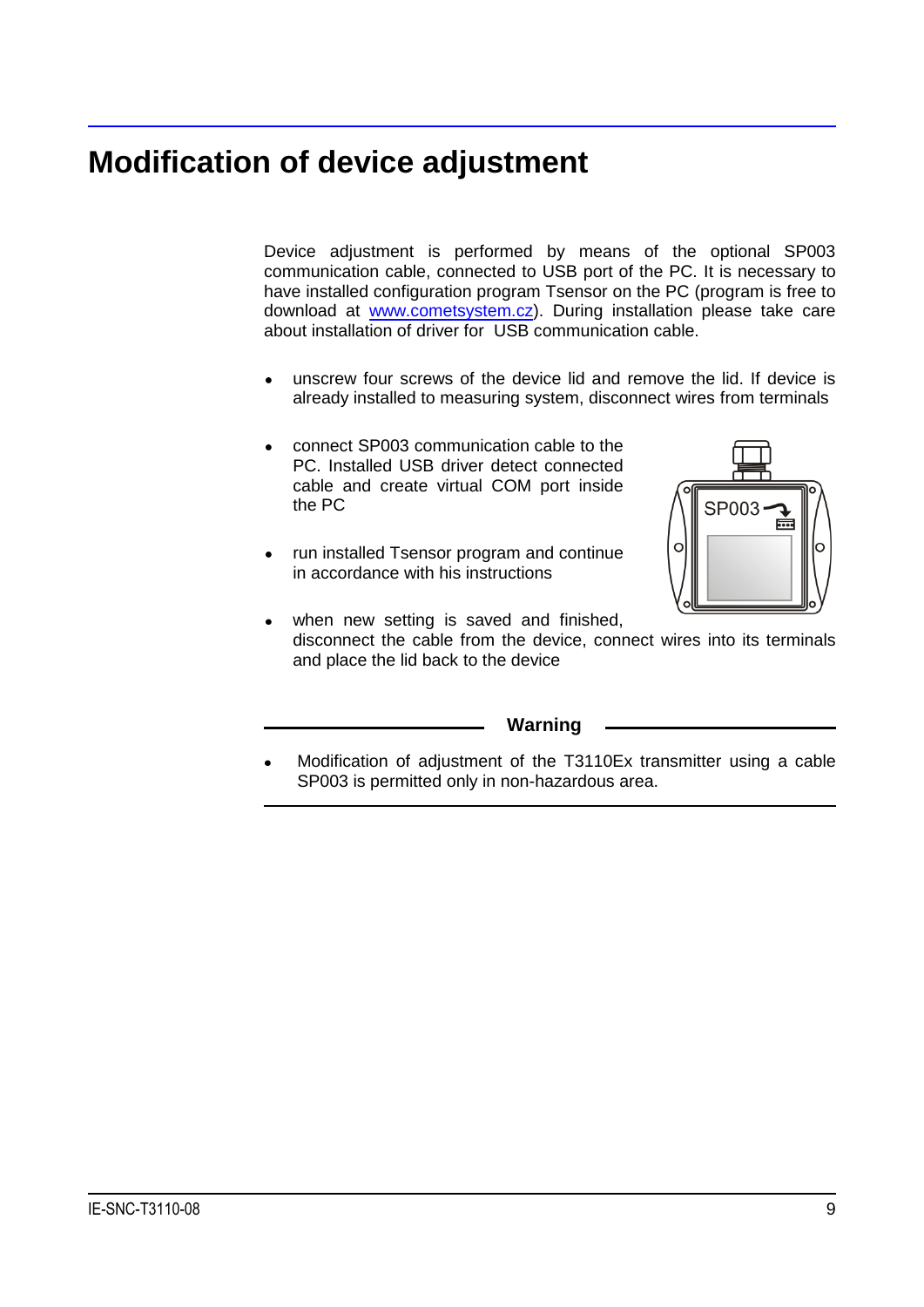### <span id="page-9-0"></span>**Error states of the device**

Device continuously checks its state during operation. In case error is found LCD displays corresponding error code:

- **Error**  $0$  first line displays "Err0" (output current value is  $\lt$  3.8 mA). Check sum error of stored setting inside device's memory. This error appears if incorrect writing procedure to device's memory occurred or if damage of calibration data appeared. At this state device does not measure and calculated values. It is a serious error, contact distributor of the device to fix.
- **Error 1** there is a reading "Err1" on LCD display (output current value is > 22 mA). Measured or computed value is higher than upper limit. This state appears in case of:
	- measured temperature is higher than approximately 600 °C  $\bullet$ (i.e. high non-measurable resistance of temperature sensor, probably opened circuit)
	- relative humidity value is higher than 100 %, i.e. damaged humidity sensor, or humidity calculation of humidity is not possible (due to error during temperature measurement)
	- calculation of the computed value is not possible (error during measurement of temperature or relative humidity or value is over range)
- **Error 2** there is a reading "Err2" on LCD display (output current value is < 3.8 mA). Measured or computed value is below lower limit of allowed full scale range. This state appears in case of:
	- measured temperature is lower than approximately -210 °C (i.e. low resistance of temperature sensor, probably short circuit).
	- relative humidity value is lower than  $0\%$ , i.e. damaged sensor for measurement of relative humidity, or calculation of relative humidity is not possible (due to error during temperature measurement)
	- calculation of the computed value is not possible (error during measurement of temperature or relative humidity)
- **Error** 3 there is a reading "Err3" on LCD display upper line. Error of internal A/D converter appeared (converter does not respond, probably damage of A/D converter). No measurement and calculations of values are proceeded. It is a serious error, contact distributor of the instrument.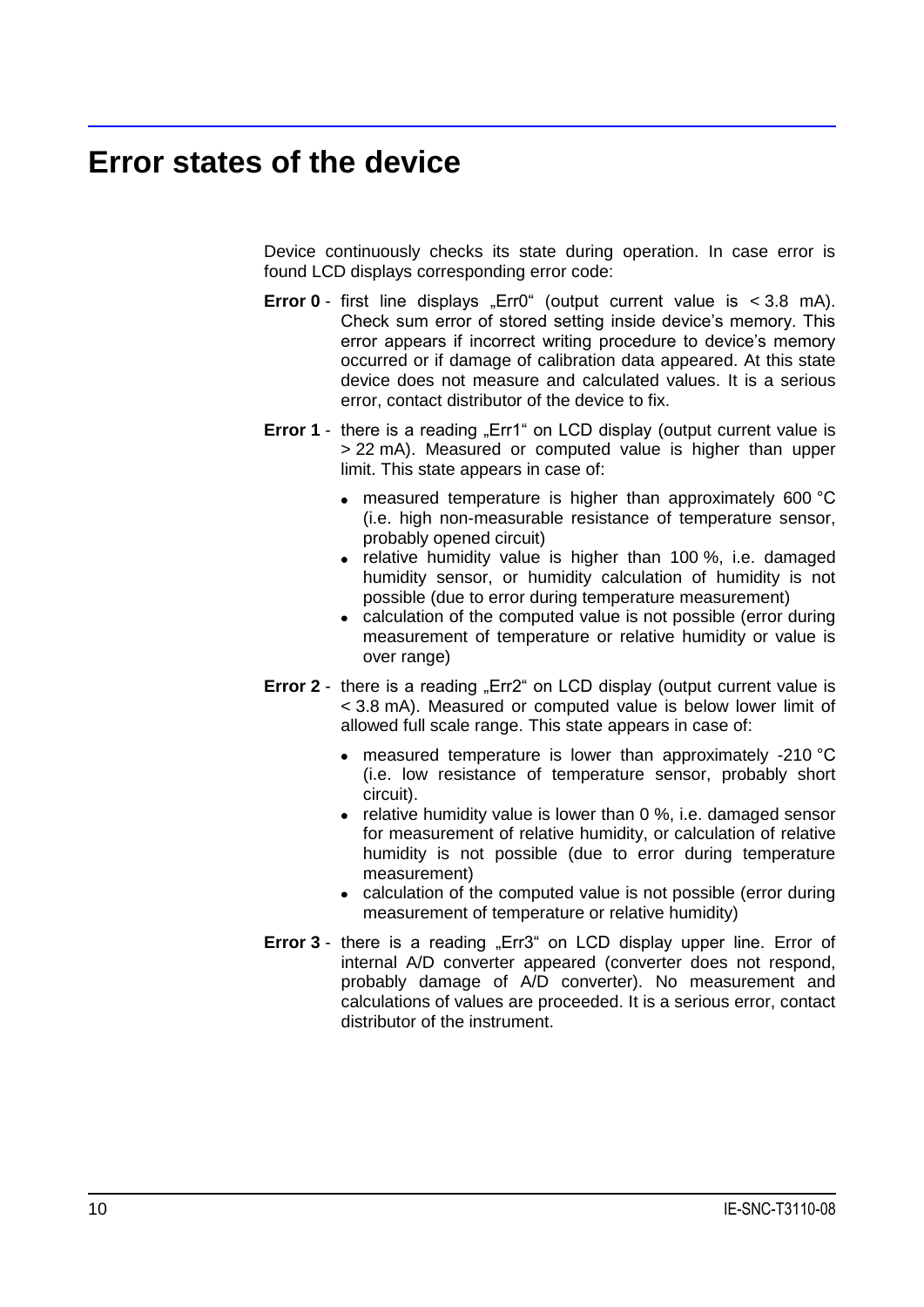# <span id="page-10-0"></span>**Technical support and service**

Technical support and service is provided by distributor. For contact see warranty certificate. You can use discussion forum at web address [www.forum.cometsystem.cz.](http://www.forum.cometsystem.cz/)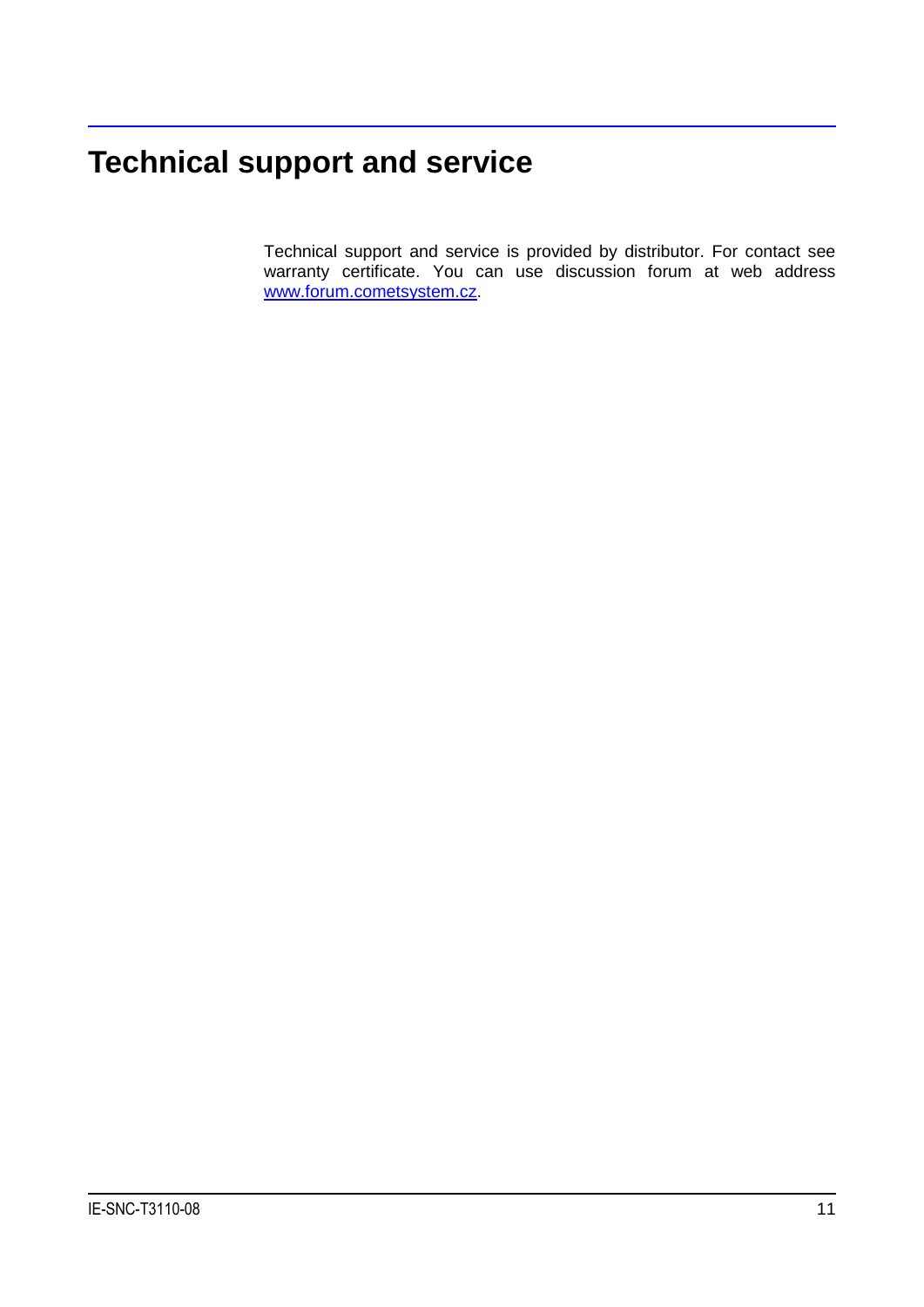### <span id="page-11-0"></span>**Technical data**

### <span id="page-11-1"></span>**Measured values**

#### **Temperature:**

Accuracy:  $\pm 0.4 \degree C$ Measuring range:  $-30$  to  $+80$  °C Resolution: 0.1 °C

Response time: t90 < 7 min (temperature step 20 ºC)

#### **Relative humidity:**

Measuring range: 0 to 100 %RH Resolution: 0.1 %RH

Accuracy:  $\pm 2.5$  %RH from 5 to 95 %RH at 23 °C Response time: t90 < 30 s (humidity step 65 %RH, constant temperature

### <span id="page-11-2"></span>**Calculated humidity values**

#### **Dew point temperature:**:

Measuring range:





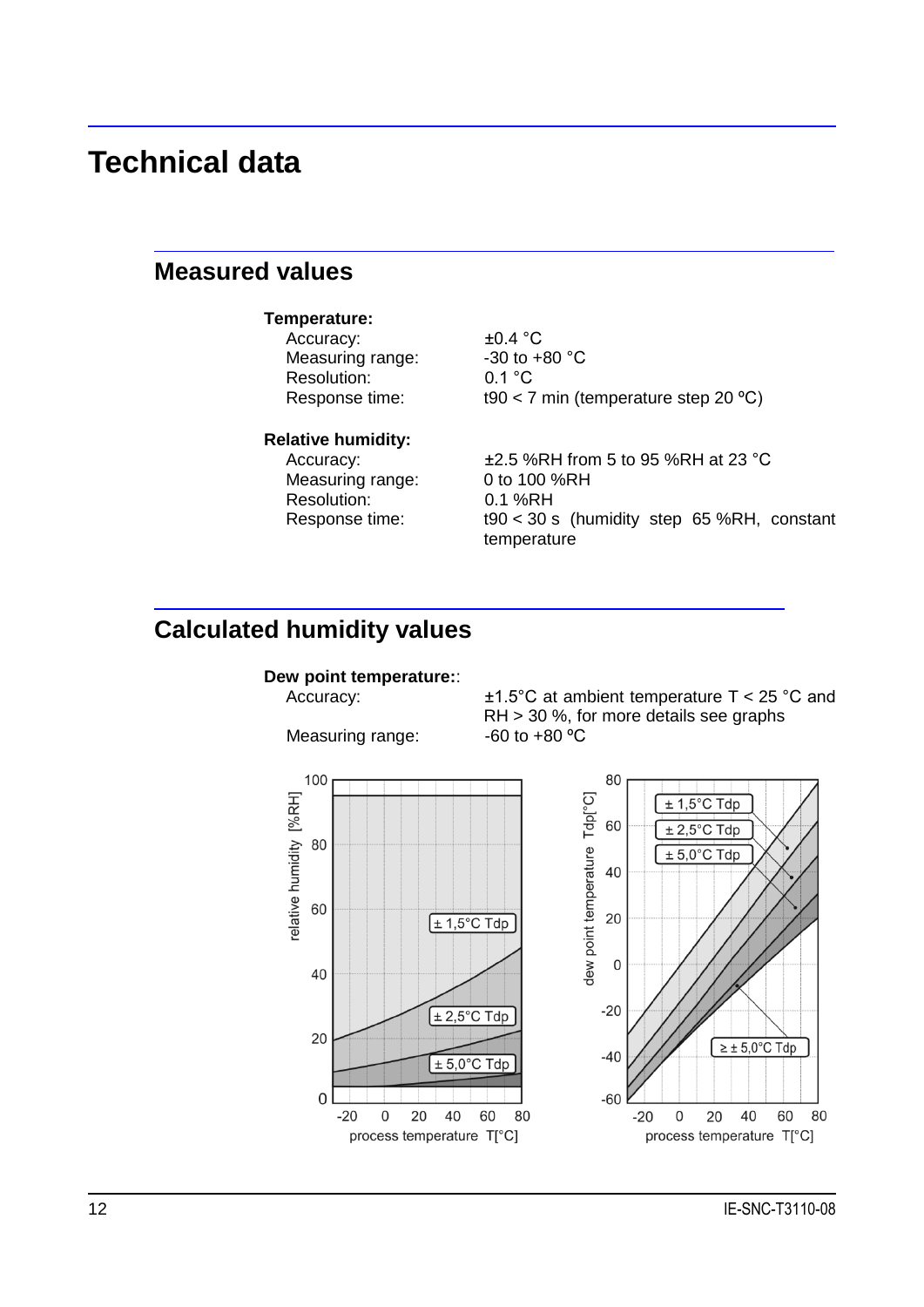#### **Absolute humidity:**

Measuring range:

Accuracy:  $\pm 1.5 \text{ g/m}^3$  at ambient temperature T < 25 °C, for more details see graph<br>0 to 400  $q/m<sup>3</sup>$ 



#### **Specific humidity**

This value depends on atmospheric pressure. Pressure for quantities calculation is stored in device memory. Default value is 1013hPa and can be changed by software.

Measuring range: 0 to 550 g/kg

Accuracy:  $\pm 2$  g/kg at ambient temperature T < 35 °C

#### **Mixing ratio**

This value depends on atmospheric pressure. Pressure for quantities calculation is stored in device memory. Default value is 1013hPa and can be changed by software.

Accuracy:  $\pm 2$  g/kg at ambient temperature T < 35 °C Measuring range: 0 to 995 g/kg

#### **Specific enthalpy**

This value depends on atmospheric pressure. Pressure for quantities calculation is stored in device memory. Default value is 1013hPa and can be changed by software.

| Accuracy:        | $\pm$ 4 kJ/kg at ambient temperature T < 35 °C |
|------------------|------------------------------------------------|
| Measuring range: | 0 to 995 kJ/kg                                 |

The values computed from ambient temperature and relative humidity including their accuracy you can exactly determine by the program **Conversions**. It is free to download at [www.cometsystem.cz.](http://www.cometsystem.cz/)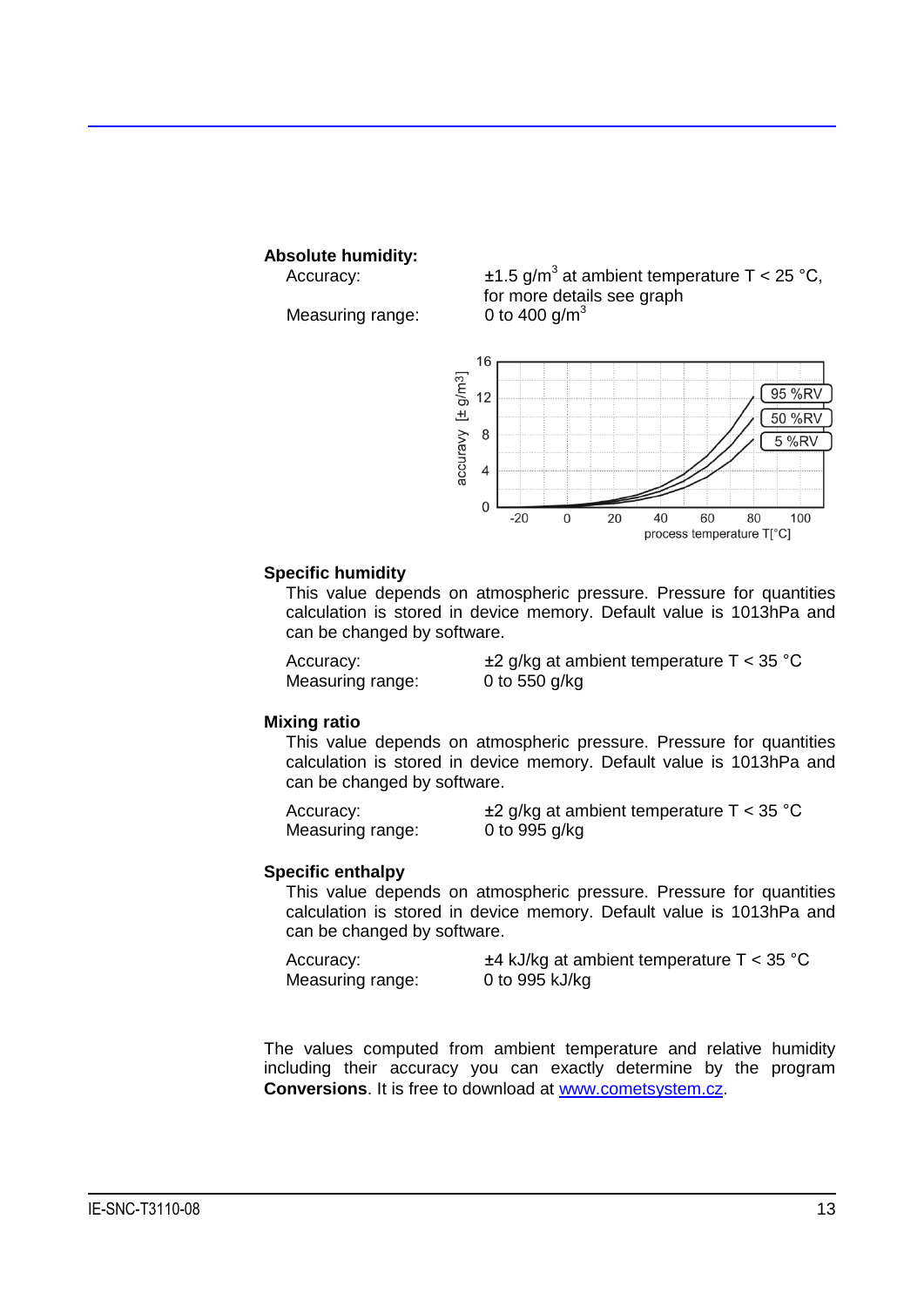#### <span id="page-13-0"></span>**General**

#### **Power supply voltage:** 9 to 30 Vdc

#### **Current output in case of error:**

 $<$  3.8 mA or  $>$  22 mA

#### **Recommended calibration interval:**

1 year (*relative humidity 1 year, temperature 2 years*)

#### **Protection:**

housing with electronics IP65, sensors are located in cover with IP40 protection

#### **Storage temperature range:**

 $-30$  to  $+80$  °C

#### **Storage relative humidity range:**

5 to 95 %RH (no condensation)

#### **Certification of T3110Ex transmitter:**

Certificate: FTZÚ 13 ATEX 0189X

Marking:  $\langle \xi_{\mathbf{x}} \rangle$  II 3G Ex ic IIC T6 Gc

Compliance with standards: EN 60079-0:2012 and EN 60079-11:2012

Intrinsically safe parameters of current loops I1 and I2:

 $Ui = 30 V$ ,  $道 = 100 mA$ ,  $lo = 22 mA$ ,  $Ci ~ 0$ ,  $Li ~ 0$ 

Special condition for safe use (sign "X"): Under certain extreme circumstances, the plastic enclosure may store an ignition-capable level of electrostatic charge. The device shall not be installed in a location where the external conditions are conducive to the build-up of electrostatic charge. The equipment shall only be cleaned with a damp cloth.

#### **Electromagnetic compability:**

EN 61326-1

#### **Weight:**

approximately 150 g

#### **Housing material:**

ABS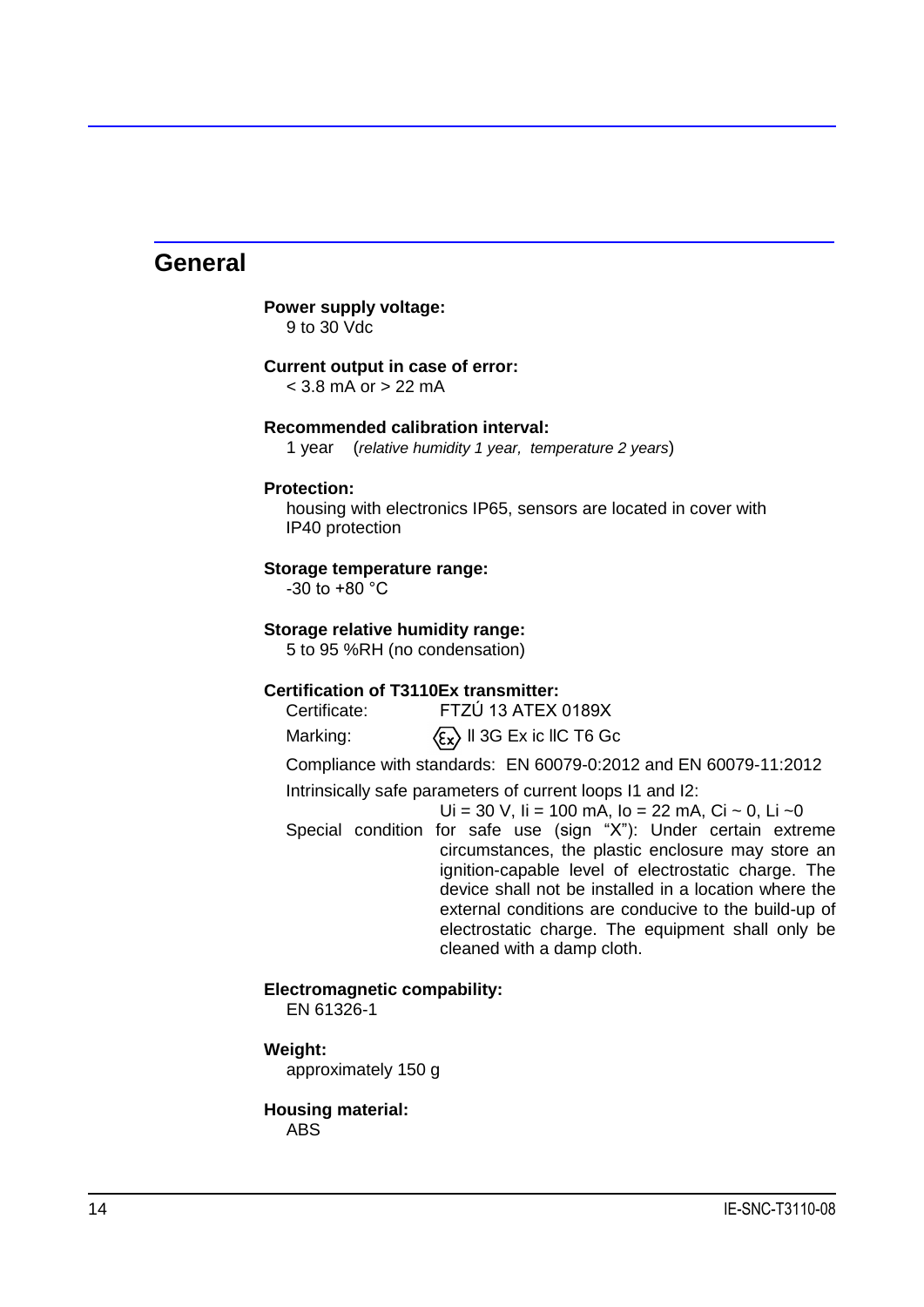### <span id="page-14-0"></span>**Operating conditions**

**Temperature operating range of housing with electronics:** -30 to +80 ºC **T3110**  $-30$  to  $+80$  <sup>o</sup>C

**Ambient temperature range of the housing with electronics:** -30 to +60 ºC **T3110Ex**

**Temperature operating range of the measuring end of stem:** -30 to +80 ºC

**Relative humidity operating range:** 0 to 100 %RH (no condensation)

### <span id="page-14-1"></span>**End of operation**

Dispose of the device according to statutory regulations.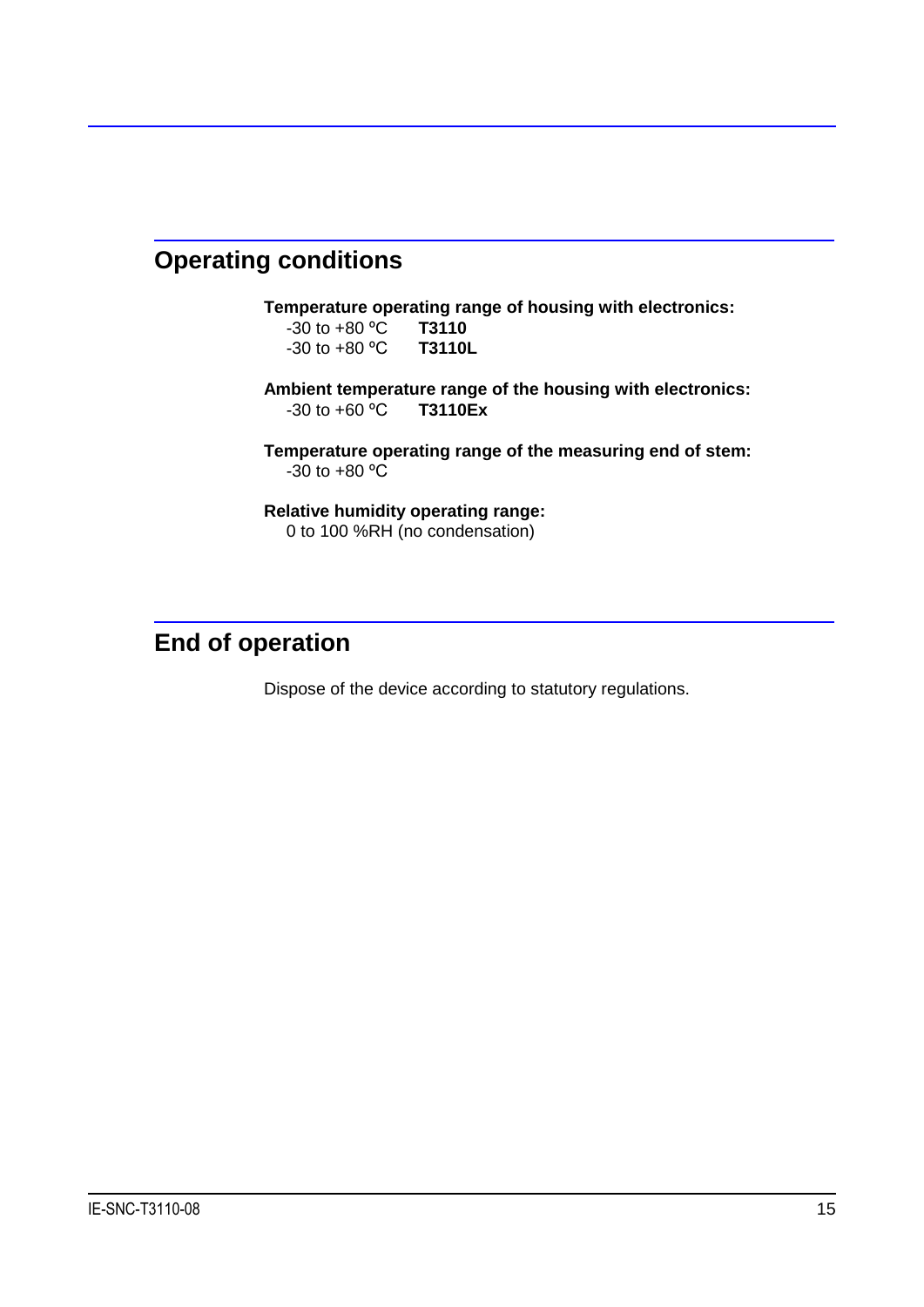<span id="page-15-0"></span>

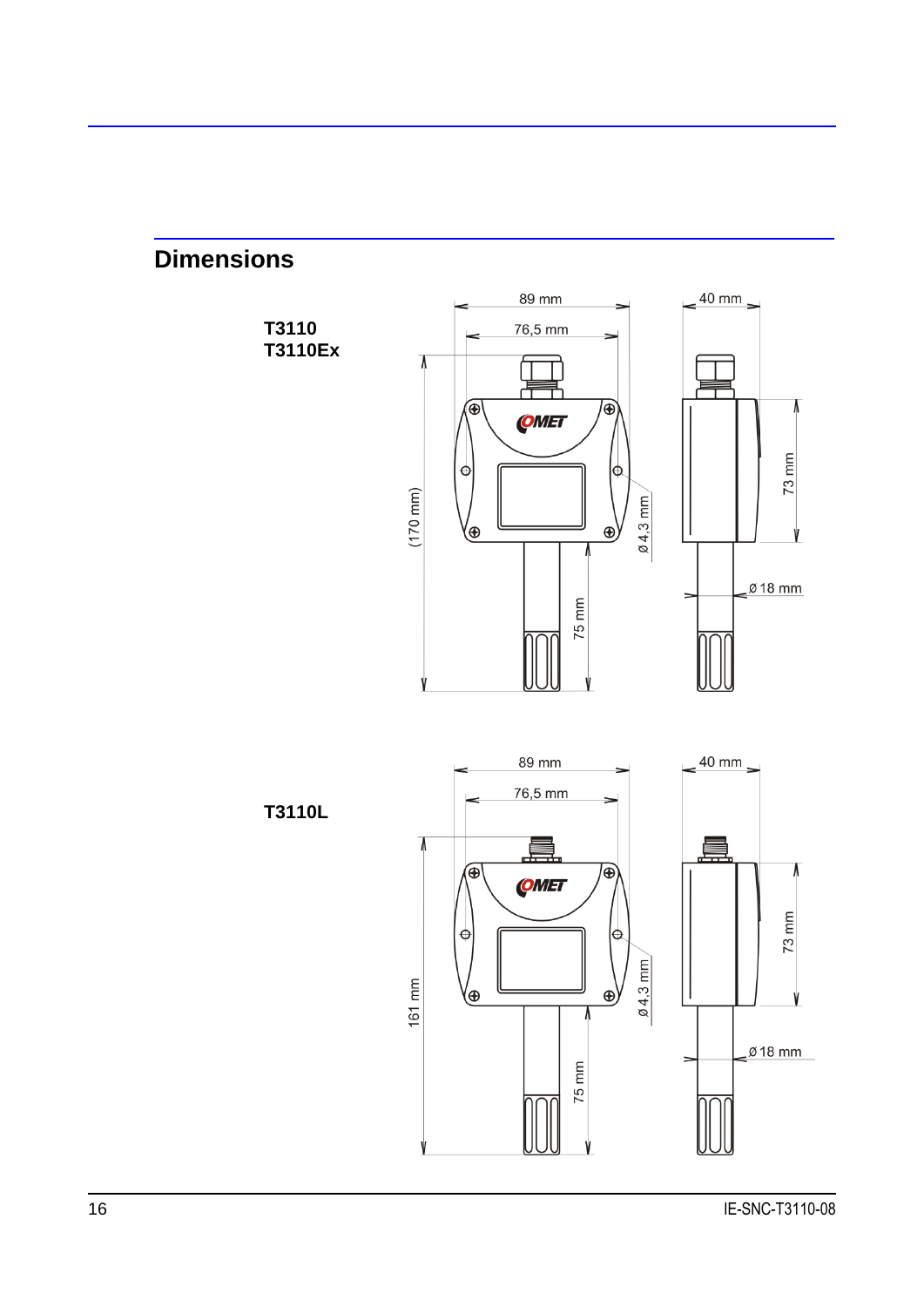### <span id="page-16-0"></span>**Typical application wiring**

**T3110**



Loop resistance value **Rc = Rm + resistance of wires** shall fulfill the condition **Rc[Ω] < 40 x Uss[V] – 360**.



Loop resistance value **Rc = Rm + Rs + resistance of wires**  shall fulfill the condition **Rc[Ω] < 40 x Uss[V] – 360**.

Intrinsically safe parameters of the transmitter: **Ui = 30 V, Ii = 100 mA, Io = 22 mA, Ci ~ 0, Li ~ 0**